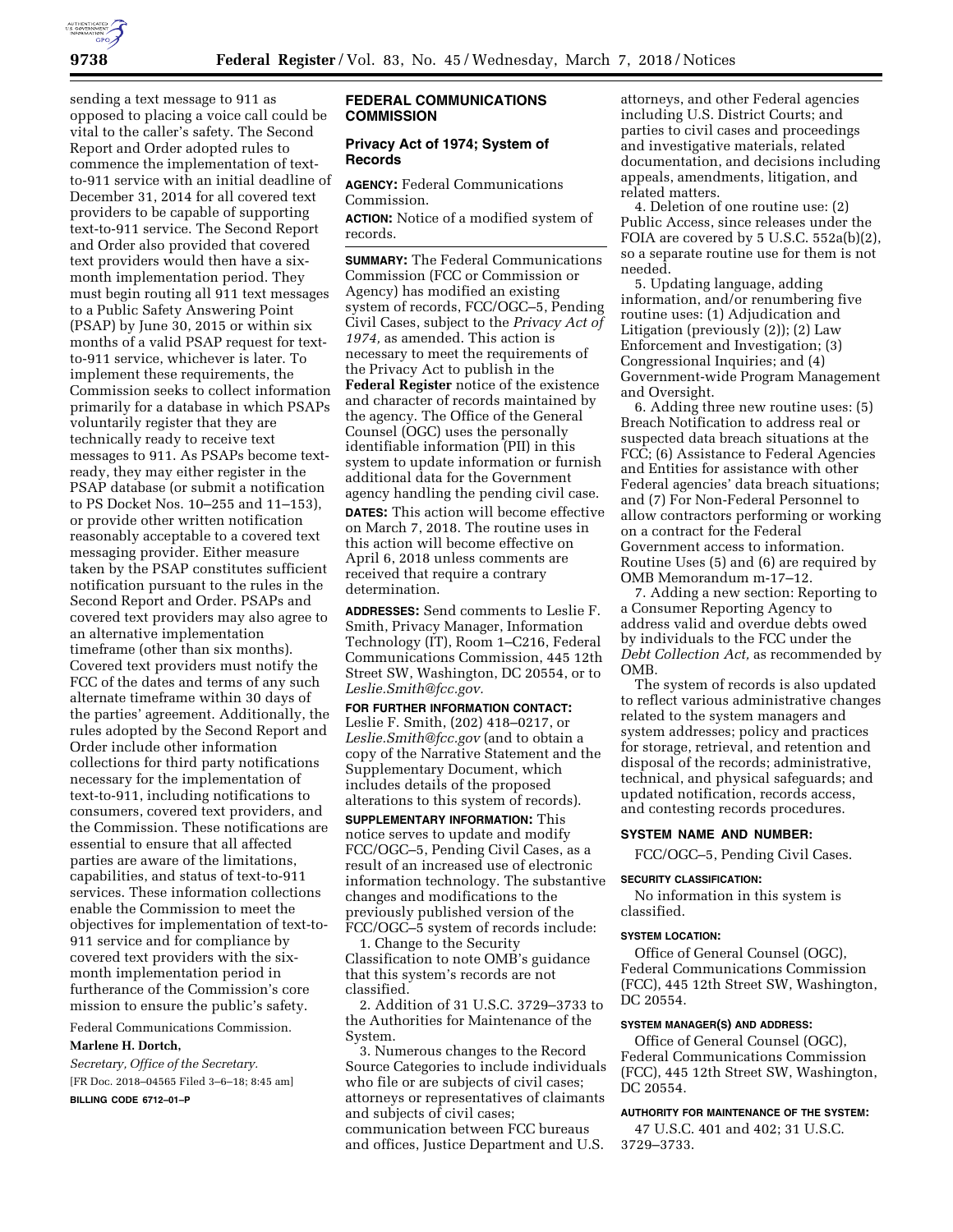#### **PURPOSE(S):**

Information in this system of records is used by Commission attorneys to update information or furnish additional data for the Government agency handling the pending civil case.

## **CATEGORIES OF INDIVIDUALS COVERED BY THE SYSTEM:**

Any individual who has a miscellaneous case involving the Federal Communications Commission (FCC) before any District Court, before any Court of Appeals, and before the Supreme Court.

#### **CATEGORIES OF RECORDS IN THE SYSTEM:**

Information in this system of records may include, but is not limited to letters, memoranda, pleadings, briefs, and bankruptcy papers.

### **RECORD SOURCE CATEGORIES:**

The sources for the information in this system of records include but are not limited to:

(a) Individuals filing claims in civil cases;

(b) Individuals who are the subjects of such claims in civil cases;

(c) Attorneys or representatives of the claimants and the subjects of the claims in civil cases;

(d) Communication between FCC organizational units (bureaus and offices), the Justice Department including U.S. Attorneys, and other Federal agencies including U.S. District Courts; and

(e) Parties to the proceedings and the investigative materials and related documentation and decisions that involve, but are not limited to appeals, amendments, and litigation concerning such claims in civil cases.

#### **ROUTINE USES OF RECORDS MAINTAINED IN THE SYSTEM, INCLUDING CATEGORIES OF USERS AND THE PURPOSES OF SUCH USES:**

In addition to those disclosures generally permitted under 5 U.S.C. 552a(b) of the Privacy Act, all or a portion of the records or information contained in this system may be disclosed to authorized entities, as is determined to be relevant and necessary, outside the FCC as a routine use pursuant to 5 U.S.C. 552a(b)(3) as follows. In each of these cases, the FCC will determine whether disclosure of the records is compatible with the purpose(s) for which the records were collected:

1. Adjudication and Litigation—To disclose information the Department of Justice (DOJ), or other administrative body before which the FCC is authorized to appear, when: (a) The FCC or any component thereof; (b) any employee of the FCC in his or her

official capacity; (c) any employee of the FCC in his or her individual capacity where DOJ or the FCC has agreed to represent the employee; or (d) the United States is a party to litigation or has an interest in such litigation, and the use of such records by DOJ or the FCC is deemed by the FCC to be relevant and necessary to the litigation.

2. Law Enforcement and Investigation—To disclose pertinent information to the appropriate Federal, State, or local agency responsible for investigating, prosecuting, enforcing, or implementing a statute, rule, regulation, or order, where the FCC becomes aware of an indication of a violation or potential violation of civil or criminal law or regulation.

3. Congressional Inquiries—To provide information to a congressional office from the record of an individual in response to an inquiry from that congressional office made at the request of that individual.

4. Government-wide Program Management and Oversight—To disclose information to the National Archives and Records Administration (NARA) for use in its records management inspections; to the Government Accountability Office (GAO) for oversight purposes; to the Department of Justice (DOJ) to obtain that department's advice regarding disclosure obligations under the Freedom of Information Act (FOIA); or to the Office of Management and Budget (OMB) to obtain that office's advice regarding obligations under the Privacy Act.

5. Breach Notification –To appropriate agencies, entities, and persons when: (a) The Commission suspects or has confirmed that there has been a breach of the system of records; (b) the Commission has determined that as a result of the suspected or confirmed breach there is a risk of harm to individuals, the Commission (including its information systems, programs, and operations), the Federal Government, or national security; and (c) the disclosure made to such agencies, entities, and persons is reasonably necessary to assist in connection with the Commission's efforts to respond to the suspected or confirmed breach or to prevent, minimize, or remedy such harm.

6. Assistance to Federal Agencies and Entities—To another Federal agency or Federal entity, when the Commission determines that information from this system is reasonably necessary to assist the recipient agency or entity in: (a) Responding to a suspected or confirmed breach or (b) preventing, minimizing, or remedying the risk of harm to individuals, the recipient agency or

entity (including its information systems, program, and operations), the Federal Government, or national security, resulting from a suspected or confirmed breach.

7. For Non-Federal Personnel—To disclose information to contractors performing or working on a contract for the Federal Government.

### **REPORTING TO A CONSUMER REPORTING AGENCY:**

In addition to the routine uses listed above, the Commission may share information from this system of records with a consumer reporting agency regarding an individual who has not paid a valid and overdue debt owed to the Commission, following the procedures set out in the *Debt Collection Act,* 31 U.S.C. 3711(e).

#### **POLICIES AND PRACTICES FOR STORAGE OF RECORDS:**

Information in this system includes both paper and electronic records. The paper records, documents, and files are maintained in file cabinets that are located in the Office of General Counsel, and in the bureaus and offices (B/Os) of the FCC staff who provide the responses to such claims. The electronic records, files, and data are stored in the FCC's computer network.

### **POLICIES AND PRACTICES FOR RETRIEVAL OF RECORDS:**

Records are retrieved by the name of the individual filing or subject of the claim.

## **POLICIES AND PRACTICES FOR RETENTION AND DISPOSAL OF RECORDS:**

Records are retained and disposed of in accordance with the agency records control schedule N1–173–91–001, Item 6, approved by the National Archives and Records Administration (NARA).

The records are destroyed 3 years after closure of the matter or when no longer required for administrative purposes, whichever is sooner.

### **ADMINISTRATIVE, TECHNICAL, AND PHYSICAL SAFEGUARDS:**

The file cabinets containing paper records in this system are maintained in file cabinets in ''non-public'' rooms in the Office of General Counsel and in the bureau or office (B/O) suites. The OCG and B/O file cabinets are locked at the end of the business day. Access to these offices is through key and card-coded main doors. Only authorized OCG and B/O supervisors and staff, who are responsible for responding to them, may have access to these paper records. The electronic records, files, and data are housed in the FCC's computer network. Access to the electronic files is restricted to staff in the bureaus and